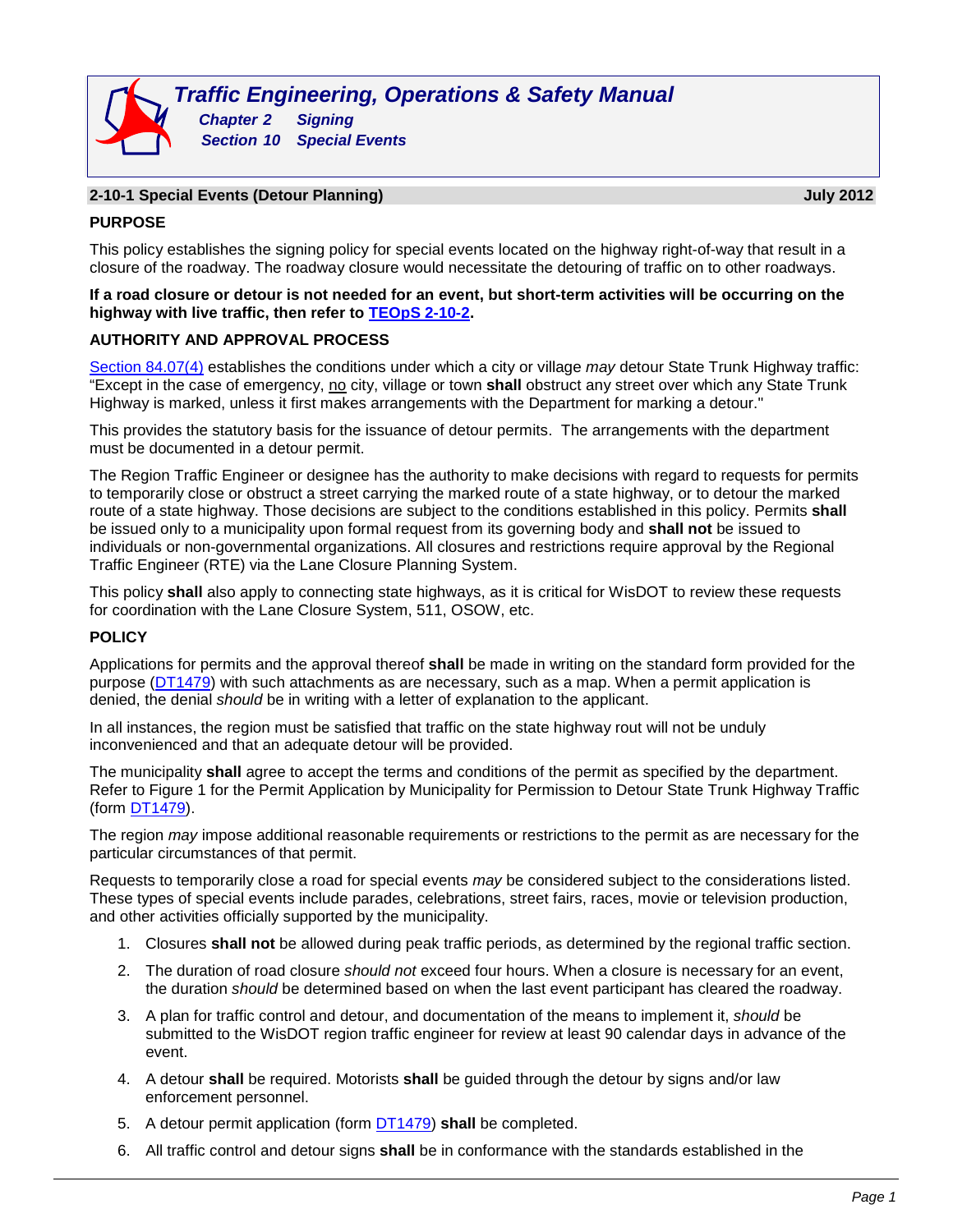MUTCD.

- 7. The requestor **shall** notify appropriate media, emergency services, and affected schools five (5) days prior to the detour.
- 8. The WisDOT region traffic engineer *should* notify the region communications manager of the special event once the DT1479 forma has been completed and signed.
- 9. All road closures and detours **shall** be coordinated with the State Patrol and/or the local law enforcement agency. The coordination **shall** be documented by the requestor.
- 10. The requestor **shall** be responsible for providing adequate traffic control for the duration of the event and effective coordination with law enforcement.
- 11. The requestor **shall** be responsible for all costs associated with providing the traffic control, law enforcement, and coordination of other services to accomplish the closure consistent with the permit requirements.

|                                                                                                                                                                                                                                                                                                                                                                                                                                                                                                                                                                                                                                                                                                                                                                                                                                                                                                                                                                                                                                                                                                                                                                                                                         |                                                                                                                                                                  | APPLICATION BY MUNICIPALITY FOR PERMISSION<br>TO DETOUR STATE TRUNK HIGHWAY TRAFFIC<br>DT1479 6/2007 (Replaces ET604) s.84.07(4) Wis. Stats. |       |                                      | Wisconsin Department of Transportation |  |
|-------------------------------------------------------------------------------------------------------------------------------------------------------------------------------------------------------------------------------------------------------------------------------------------------------------------------------------------------------------------------------------------------------------------------------------------------------------------------------------------------------------------------------------------------------------------------------------------------------------------------------------------------------------------------------------------------------------------------------------------------------------------------------------------------------------------------------------------------------------------------------------------------------------------------------------------------------------------------------------------------------------------------------------------------------------------------------------------------------------------------------------------------------------------------------------------------------------------------|------------------------------------------------------------------------------------------------------------------------------------------------------------------|----------------------------------------------------------------------------------------------------------------------------------------------|-------|--------------------------------------|----------------------------------------|--|
|                                                                                                                                                                                                                                                                                                                                                                                                                                                                                                                                                                                                                                                                                                                                                                                                                                                                                                                                                                                                                                                                                                                                                                                                                         | TO: REGIONAL TRAFFIC SECTION                                                                                                                                     |                                                                                                                                              |       |                                      |                                        |  |
|                                                                                                                                                                                                                                                                                                                                                                                                                                                                                                                                                                                                                                                                                                                                                                                                                                                                                                                                                                                                                                                                                                                                                                                                                         | Municipality                                                                                                                                                     |                                                                                                                                              |       | County                               |                                        |  |
|                                                                                                                                                                                                                                                                                                                                                                                                                                                                                                                                                                                                                                                                                                                                                                                                                                                                                                                                                                                                                                                                                                                                                                                                                         | Area Code - Telephone Number                                                                                                                                     |                                                                                                                                              |       | E-Mail Address                       |                                        |  |
| Name of Street(s) to be Closed                                                                                                                                                                                                                                                                                                                                                                                                                                                                                                                                                                                                                                                                                                                                                                                                                                                                                                                                                                                                                                                                                                                                                                                          |                                                                                                                                                                  |                                                                                                                                              |       | Streets Closed Between (Street Name) |                                        |  |
| ∏ STH                                                                                                                                                                                                                                                                                                                                                                                                                                                                                                                                                                                                                                                                                                                                                                                                                                                                                                                                                                                                                                                                                                                                                                                                                   |                                                                                                                                                                  |                                                                                                                                              | FROM: |                                      |                                        |  |
| ר ∪ט F<br>TO:<br>PROPOSED TEMPORARY ROUTE                                                                                                                                                                                                                                                                                                                                                                                                                                                                                                                                                                                                                                                                                                                                                                                                                                                                                                                                                                                                                                                                                                                                                                               |                                                                                                                                                                  |                                                                                                                                              |       |                                      |                                        |  |
|                                                                                                                                                                                                                                                                                                                                                                                                                                                                                                                                                                                                                                                                                                                                                                                                                                                                                                                                                                                                                                                                                                                                                                                                                         |                                                                                                                                                                  |                                                                                                                                              |       |                                      |                                        |  |
|                                                                                                                                                                                                                                                                                                                                                                                                                                                                                                                                                                                                                                                                                                                                                                                                                                                                                                                                                                                                                                                                                                                                                                                                                         | MAP ATTACHED                                                                                                                                                     | Date and Duration of Detour<br>Date:                                                                                                         |       | Time:<br>a.m.<br>to                  | a.m.                                   |  |
| Reason                                                                                                                                                                                                                                                                                                                                                                                                                                                                                                                                                                                                                                                                                                                                                                                                                                                                                                                                                                                                                                                                                                                                                                                                                  |                                                                                                                                                                  |                                                                                                                                              |       |                                      |                                        |  |
|                                                                                                                                                                                                                                                                                                                                                                                                                                                                                                                                                                                                                                                                                                                                                                                                                                                                                                                                                                                                                                                                                                                                                                                                                         | Name and Address to Whom Permit will be Returned                                                                                                                 |                                                                                                                                              |       |                                      |                                        |  |
|                                                                                                                                                                                                                                                                                                                                                                                                                                                                                                                                                                                                                                                                                                                                                                                                                                                                                                                                                                                                                                                                                                                                                                                                                         |                                                                                                                                                                  |                                                                                                                                              |       |                                      |                                        |  |
|                                                                                                                                                                                                                                                                                                                                                                                                                                                                                                                                                                                                                                                                                                                                                                                                                                                                                                                                                                                                                                                                                                                                                                                                                         |                                                                                                                                                                  |                                                                                                                                              |       |                                      |                                        |  |
| The above municipality requests permission to close the marked route as described, during which time the municipality will<br>provide temporary route as designated.<br>The municipality agrees to accept the following terms and conditions:<br>The municipality shall provide a detour having structural, geometric and traffic control characteristics, which are<br>1.<br>acceptable to the Region. A detour map which provides street names shall be submitted.<br>2.<br>The municipality shall furnish, erect and remove signs and markers at the sole expense of the municipality, unless<br>provided for in (3), or unless directed by officers for short routes and short timeframe (less than 3 days).<br>A Detour and Traffic Control Plan shall be submitted to the Region for approval. An example is Standard Detail<br>3.<br>Drawing 15C2-4C.<br>4.<br>The municipality shall agree to minimize, as much as practicable, the duration of closure, including providing for<br>assembly and dispersal of parades in areas removed from the state highway route.<br>5.<br>The municipality shall accept full responsibility for any damage to local roads and streets resulting from closure and<br>detour. |                                                                                                                                                                  |                                                                                                                                              |       |                                      |                                        |  |
| 6.                                                                                                                                                                                                                                                                                                                                                                                                                                                                                                                                                                                                                                                                                                                                                                                                                                                                                                                                                                                                                                                                                                                                                                                                                      | The requester shall arrange for adequate traffic control from either WisDOT or the appropriate county, and provide<br>documentation of enforcement coordination. |                                                                                                                                              |       |                                      |                                        |  |
| 7.                                                                                                                                                                                                                                                                                                                                                                                                                                                                                                                                                                                                                                                                                                                                                                                                                                                                                                                                                                                                                                                                                                                                                                                                                      | The requester shall notify all media, emergency services and schools, five (5) days prior to the detour.                                                         |                                                                                                                                              |       |                                      |                                        |  |
| 8.                                                                                                                                                                                                                                                                                                                                                                                                                                                                                                                                                                                                                                                                                                                                                                                                                                                                                                                                                                                                                                                                                                                                                                                                                      | Additional conditions:                                                                                                                                           | . Attachments: □ Yes □ No                                                                                                                    |       |                                      |                                        |  |
|                                                                                                                                                                                                                                                                                                                                                                                                                                                                                                                                                                                                                                                                                                                                                                                                                                                                                                                                                                                                                                                                                                                                                                                                                         |                                                                                                                                                                  |                                                                                                                                              |       |                                      |                                        |  |
|                                                                                                                                                                                                                                                                                                                                                                                                                                                                                                                                                                                                                                                                                                                                                                                                                                                                                                                                                                                                                                                                                                                                                                                                                         | (Authorized Official Signature)                                                                                                                                  |                                                                                                                                              |       | (Title)                              | (Date)                                 |  |
|                                                                                                                                                                                                                                                                                                                                                                                                                                                                                                                                                                                                                                                                                                                                                                                                                                                                                                                                                                                                                                                                                                                                                                                                                         |                                                                                                                                                                  |                                                                                                                                              |       |                                      |                                        |  |
|                                                                                                                                                                                                                                                                                                                                                                                                                                                                                                                                                                                                                                                                                                                                                                                                                                                                                                                                                                                                                                                                                                                                                                                                                         | to the stated conditions.                                                                                                                                        | Permission is granted to temporarily close the designated segment of state trunk highway and to provide a detour, subject                    |       |                                      |                                        |  |
|                                                                                                                                                                                                                                                                                                                                                                                                                                                                                                                                                                                                                                                                                                                                                                                                                                                                                                                                                                                                                                                                                                                                                                                                                         | (Permit Number)                                                                                                                                                  |                                                                                                                                              |       | (Approved By)                        | (Date)                                 |  |
|                                                                                                                                                                                                                                                                                                                                                                                                                                                                                                                                                                                                                                                                                                                                                                                                                                                                                                                                                                                                                                                                                                                                                                                                                         |                                                                                                                                                                  |                                                                                                                                              |       |                                      |                                        |  |

**Figure 1**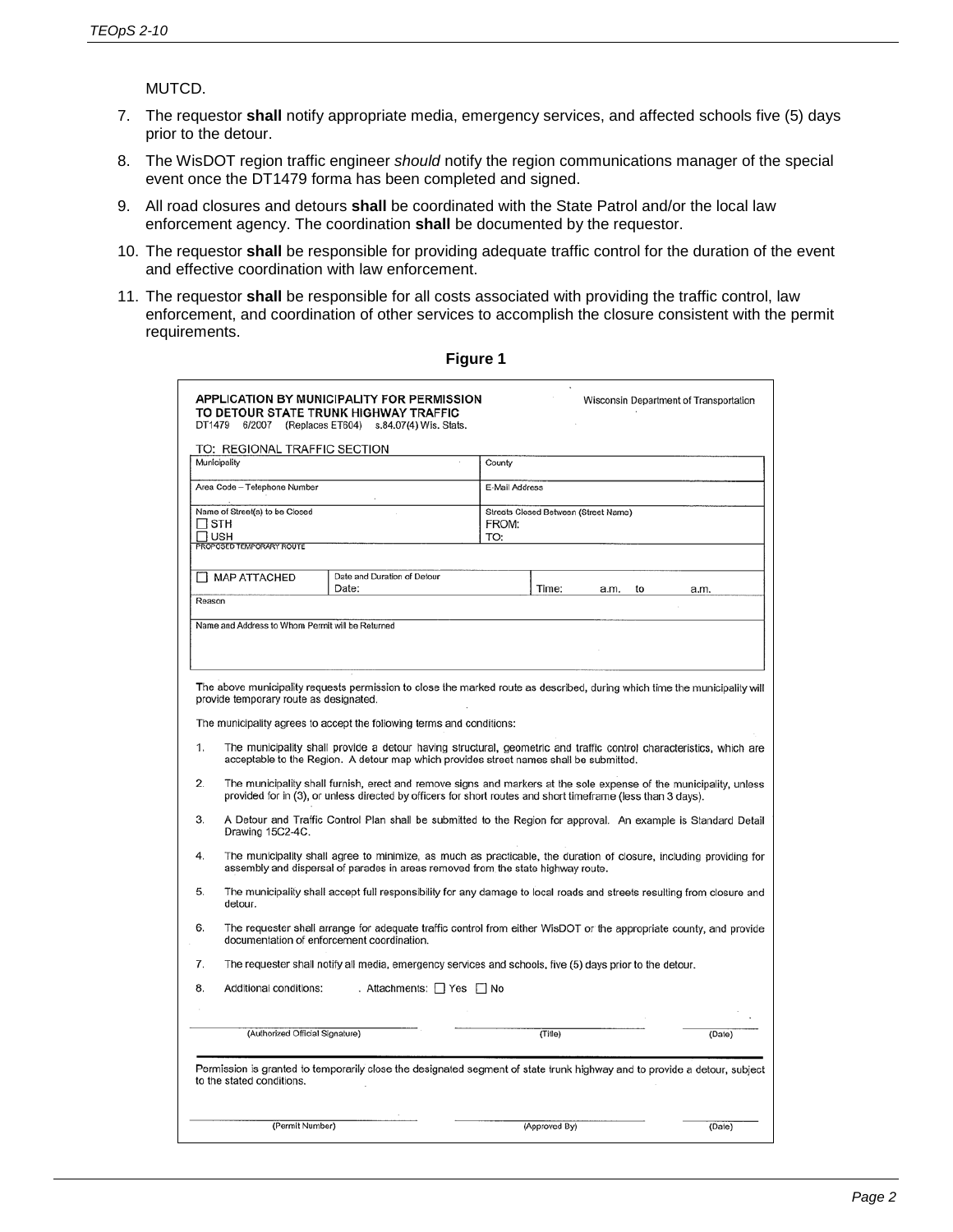### **2-10-2 Special Events (Roadway Open to Traffic) August 2013**

### **PURPOSE**

This policy establishes the signing policy criteria for special events that take place on the highway right-of-way. These are special events that can be conducted with the road open to traffic under certain conditions.

**Road closures and detours for special events shall be governed by the guidance in [TEOpS](http://wisconsindot.gov/dtsdManuals/traffic-ops/manuals-and-standards/teops/13-10.pdf) 13-10-1 and WisDOT permit form [DT1479.](http://wisconsindot.gov/Documents/formdocs/dt1479.doc) Signing for special events off of the state highway system shall be governed by the guidance in [TEOpS](http://wisconsindot.gov/dtsdManuals/traffic-ops/manuals-and-standards/teops/02-10.pdf) 2-10-3.**

The department receives frequent requests to use the highway right-of-way for various activities. These activities are typically short-term, readily definable activities that fall in two categories:

- 1. Roadway or roadside modifications, repairs, or maintenance operations by a local unit of government, or permitted railroad or utility work
- 2. Certain types of special events, such as marathons, bicycle races, charity walks/runs, filming, etc.

Roadway or roadside operators, including utility work, are regulated under Chapters 90 and 96 of the Maintenance Manual and [WisDOT permit form DT1812.](http://wisconsindot.gov/Documents/formdocs/dt1812.docx)

The basis for allowing the use of the highway for these special events is [Wisconsin State Statute 349.185,](https://docs.legis.wisconsin.gov/document/statutes/349.185) which allows governments in charge of maintaining the highway the authority to regulate community events or celebrations, processions or assemblages on the highways. The word "assemblage" is interpreted to mean that the Department *may* consider activities such as street fairs, bike racing and marathons as legitimate reasons for traffic restrictions, up to and including closing the street and arranging for a detour if the municipality so chooses.

In general, use of the state highway right-of-way for special events will not be allowed unless a legitimate public interest (supported by the Local Government) is served and the activity does not cause safety or capacity problems. Requests for closing and detouring the highway **shall** come from the municipal government. Special event requests that only require temporary traffic restrictions *may* come from the municipality, individuals, private enterprises or a neighborhood community. In the case where the requestor is that other than a municipality, the requestor shall provide a letter from the affected municipalities as proof that the event is fully coordinated with them. Authorization for usage of the highway right-of-way for special events *may* be granted by the WisDOT Region office in the form of a permit, provided all pertinent criteria covered in these guidelines are satisfied. All closures and restrictions on Corridors 2030 roadways require approval by the Regional Traffic Engineer (RTE) via the Lane Closure Planning System.

### **DEFINITIONS**

Freeways are defined as divided arterial highway facilities that have fully controlled access at interchanges only. Interstate Highways are freeways with the interstate route designation.

Expressways are defined as divided arterial highway facilities with partially controlled access by a combination of interchanges, at-grade intersections, and driveways.

Conventional Highways are defined as streets or roads other than freeways, expressways, or low-volume roads. They *may* be divided or undivided, two-lane or multi-lane, and access is available at intersections and driveways.

### **GENERAL POLICY CRITERIA**

- 1. This policy applies for special events on the state highway right-of-way that are running concurrent with traffic (no road closure or detour). This policy **shall** also apply to Connecting State Highways as it is critical for WisDOT to review these requests for coordination with the Lane Closure System, 511, OSOW, etc. Special events on the highway right-of-way **shall not** be allowed on freeways, expressways or any roadway with a posted speed above 55 mph.
- 2. FHWA concurrence is required when the special event is on the Interstate Highway system.
- 3. The permit **shall** identify that the special event requestor agrees to assume the entire responsibility and liability for all damages or injury to all persons, whether employees or otherwise and to all property, arising out of, resulting from or in any manner connected with the operation of the special event. The requestor **shall** provide proof of General Liability Insurance Coverage and **shall** agree to defend and indemnify WisDOT, its agents and employees from all such claims including, without limiting the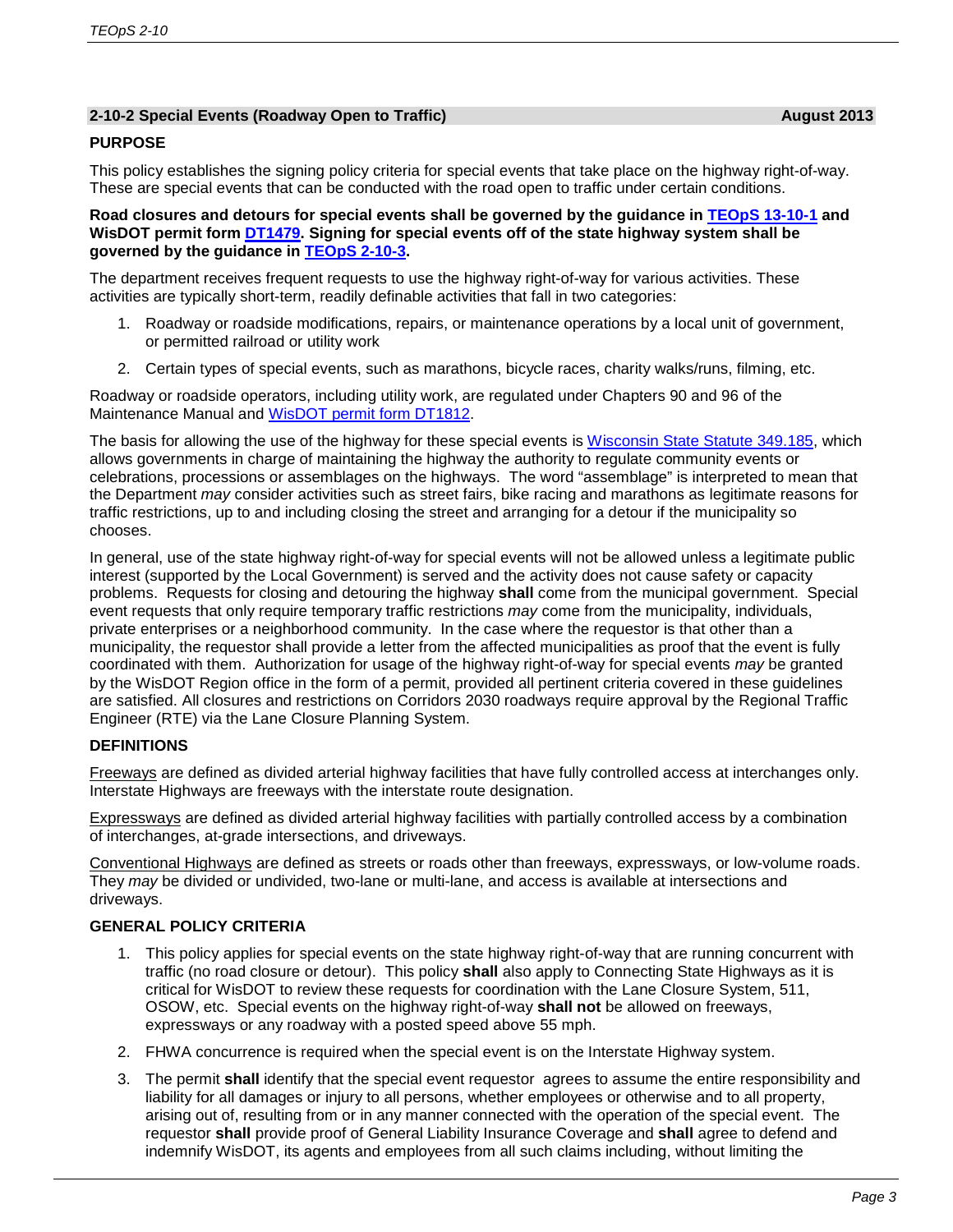generality of the foregoing, claims for which WisDOT *may* be paid or incurred to enforce the provisions of this paragraph, and the requestor **shall** further agree and pay for such general liability coverage which protects the state as an additional named insured.

- 4. The requestor *should* submit the permit application to the WisDOT Region Traffic Section at least 90 calendar days in advance of the event.
- 5. The requestor **shall** be responsible for any damage done to the highway property as a result of the special event.
- 6. The special event minimum attendance is typically 100 participants. This attendance number includes anticipated spectators.
- 7. A special event **shall not** occur more than once annually by the same sponsor in the same section of roadway. Special events **shall not** occur more than four times a year in the same section of roadway.
- 8. WisDOT is responsible for determining whether the event qualifies for special event signs, providing guidance on acceptable signs and placement, reviewing the permit application, and assuring compliance with the permit.
- 9. The Region Traffic Section will evaluate the safety of any nighttime special event requests.

### **DETAILED POLICY CRITERIA**

- 1. Special Events **shall not** be allowed during peak traffic periods, as determined by the WisDOT Region Traffic Engineer.
- 2. The time duration of the Special Event *should not* exceed four hours or when the last event participant has cleared the roadway.
- 3. The use of the right-of-way **shall not** interfere with motorists' safe operation of their vehicles.
- 4. The use of the right-of-way **shall not** obstruct sight distance and **shall not** detract from motorists' view of traffic control devices.
- 5. A plan for traffic control and documentation of the means to implement it *should* be submitted to the WisDOT Region Traffic Engineer for review and approval at least 90 calendar days in advance of the event.
- 6. All traffic control signs **shall** be in conformance with the MUTCD.
- 7. Advance notices to the media **shall** be coordinated by the Requestor.
- 8. All special events **shall** be coordinated with the State Patrol and/or the local law enforcement agency as appropriate, by the requestor. Documentation of this coordination is required.
- 9. The WisDOT Region Traffic Engineer *should* notify the Region Communications Manager of the Special Event once the attached application form has been completed and signed.
- 10. Parking **shall not** be allowed on the state highway right-of-way, which includes the shoulders.
- 11. If the event will take place on highways maintained by other governmental agencies, the Requestor **shall** coordinate the event and provide proof by letter to the WisDOT Region Traffic Engineer that the necessary coordination has taken place with the other governmental agencies.
- 12. The usage of police powers for special events **shall not** substitute for appropriate signing.

### **SIGNING LIMITATIONS**

The criteria below apply for signing on the specific roadway where the event is held. Advanced directional signing for special events is covered under [TEOpS](http://wisconsindot.gov/dtsdManuals/traffic-ops/manuals-and-standards/teops/02-10.pdf) 2-10-3.

- 1. No commercial advertising is allowed on the signs. The inclusion of a brand name within the name of an event, such as "Brand X Racing Event" is permissible. The sign message *may* include the word "Event" or "Parking". Event names on signs *should* be as clear and concise as possible. Pictographs **shall not** be allowed on the signs, per interpretation of the MUTCD and guidance from FHWA.
- 2. The signing layout detail and installation locations **shall** be approved by the Regional Traffic Section and Bureau of Highway Operations.
- 3. Guidance signs with red, orange, yellow, or fluorescent yellow-green background **shall not** be used. Temporary work zone warning signs **shall** be fluorescent orange. Sign base material **shall** consist of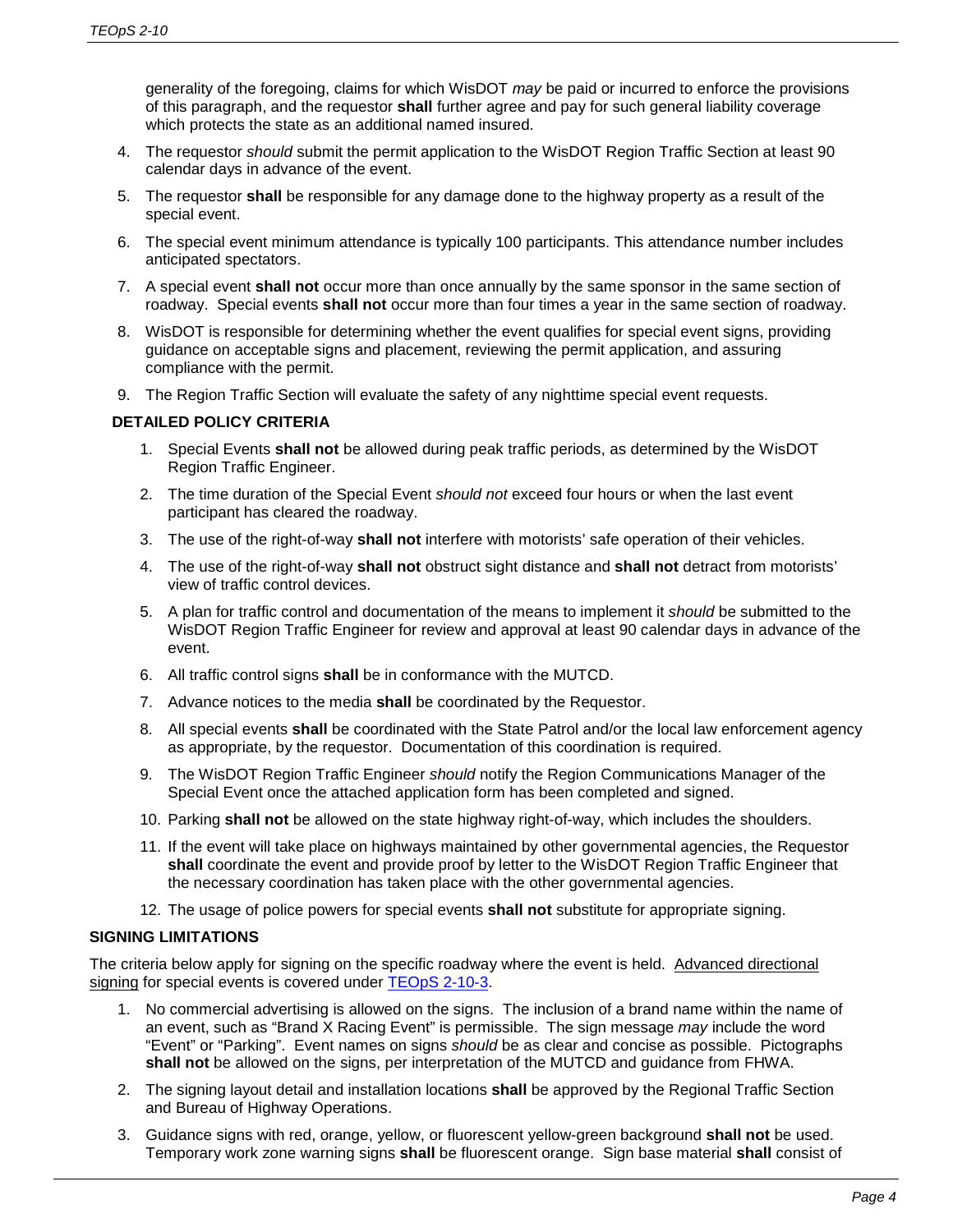plywood or sheet aluminum. If banners are used, they must meet the requirements of the TEOpS policy on banners (TEOpS [13-12-1\)](http://wisconsindot.gov/dtsdManuals/traffic-ops/manuals-and-standards/teops/13-12.pdf). Posts **shall** be of an approved type for highway signs per WISDOT standards. Signs **shall** be manufactured by a fabricator who has been in the traffic signing business for a minimum of three years.

- 4. Letter size, font, and spacing **shall** meet MUTCD guidelines. Minimum of 6" upper case letters and 4 ½" lower case letters **shall** be used.
- 5. If the event takes place at night, the signs **shall** be high intensity, retroreflective.
- 6. Changeable message signs *may* be used, subject to WisDOT policy requirements for use of changeable message signs. The Regional Traffic Section **shall** approve the message content, letter height, and sign location as specified in [TEOpS](http://wisconsindot.gov/dtsdManuals/traffic-ops/manuals-and-standards/teops/17-02.pdf) 17-2-1. Larger letter heights are needed on changeable message signs for readability. Refer to the [TEOpS](http://wisconsindot.gov/dtsdManuals/traffic-ops/manuals-and-standards/teops/17-02.pdf) 17-2-1 for additional provisions regarding PCMS usage.
- 7. Pre-event signing *may* be required up to 10 days in advance of the special event. The signing layout and installation details for pre-event signing **shall** be approved by the Regional Traffic Section and the Bureau of Traffic Operations.

### **IMPLEMENTATION COST**

- 1. The event organization or requesting group **shall** pay for all costs associated with the special event signing, including costs to obtain the permit, which *may* include WisDOT review costs; any costs to acquire, install, and remove the special event signs, including changeable message signs; and any additional costs incurred by the department. The event organizer will be responsible for obtaining signs that conform to department standards and arranging to have those signs placed, operated, and removed consistent with the terms of the permit. All work on the highway right-of-way must be performed by a contractor or local government agency approved by WisDOT.
- 2. Installation by county forces *may* be an option in some situations. When that occurs, all costs are charged back to the requesting organization.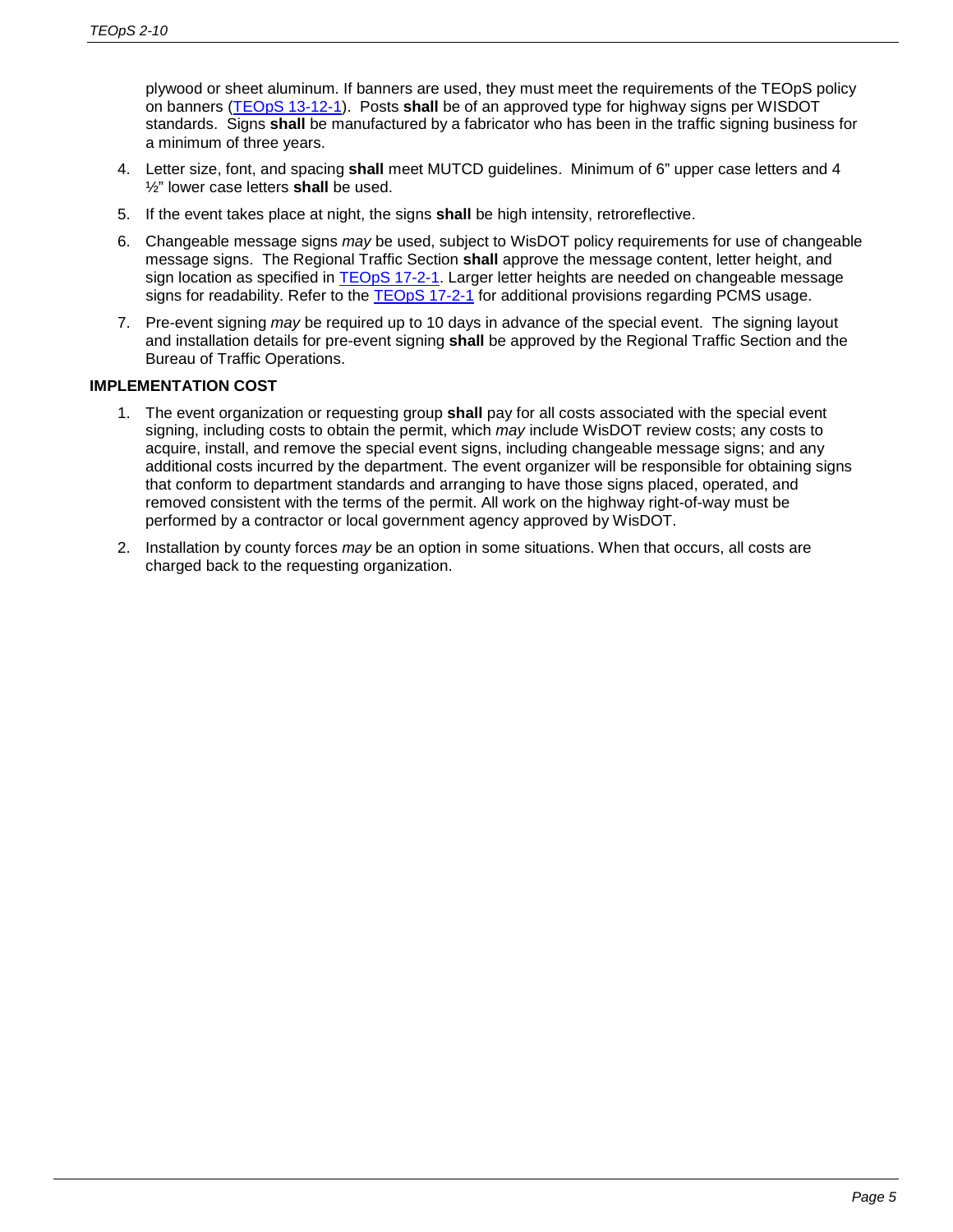# **APPLICATION TO USE HIGHWAY RIGHT-OF-WAY FOR A SPECIAL EVENT**

|                                                                            | Permit No.              |
|----------------------------------------------------------------------------|-------------------------|
|                                                                            |                         |
| Event Name/Type                                                            | Event date:             |
| Event Director or Organizer                                                | <b>Telephone Number</b> |
|                                                                            |                         |
|                                                                            |                         |
| <b>Mailing Address</b>                                                     |                         |
|                                                                            |                         |
| Email Address                                                              | Estimated number of     |
|                                                                            | participants            |
|                                                                            |                         |
|                                                                            |                         |
|                                                                            |                         |
| hereby make application for a special event on the State Highway _________ | right-of-way            |

| between | am/pm and | am/pm on | 'date) |
|---------|-----------|----------|--------|
|         |           |          |        |

I (We) agree to strictly conform to the exhibits attached hereto, subject to all terms, conditions, agreements, stipulations and provisions contained in the application and permit, and the guidelines, rules and regulations, as set forth by the Wisconsin Department of Transportation and any other applicable regulations, laws or ordinances.

\_\_\_\_\_\_\_\_\_\_\_\_\_\_\_\_\_\_\_\_\_\_\_\_\_\_\_\_\_\_\_\_\_\_\_\_\_\_\_\_\_\_\_\_\_\_\_\_\_\_\_\_\_\_\_\_\_\_\_\_\_\_\_\_\_\_\_\_\_\_\_\_\_\_ \_\_\_\_\_\_\_\_\_\_\_\_\_\_\_\_\_\_\_\_\_\_\_\_\_\_\_\_\_\_\_\_\_\_\_\_\_\_\_\_\_\_\_\_\_\_\_\_\_\_\_\_\_\_\_\_\_\_\_\_\_\_\_\_\_\_\_\_\_\_\_\_\_\_ \_\_\_\_\_\_\_\_\_\_\_\_\_\_\_\_\_\_\_\_\_\_\_\_\_\_\_\_\_\_\_\_\_\_\_\_\_\_\_\_\_\_\_\_\_\_\_\_\_\_\_\_\_\_\_\_\_\_\_\_\_\_\_\_\_\_\_\_\_\_\_\_\_\_ \_\_\_\_\_\_\_\_\_\_\_\_\_\_\_\_\_\_\_\_\_\_\_\_\_\_\_\_\_\_\_\_\_\_\_\_\_\_\_\_\_\_\_\_\_\_\_\_\_\_\_\_\_\_\_\_\_\_\_\_\_\_\_\_\_\_\_\_\_\_\_\_\_\_ \_\_\_\_\_\_\_\_\_\_\_\_\_\_\_\_\_\_\_\_\_\_\_\_\_\_\_\_\_\_\_\_\_\_\_\_\_\_\_\_\_\_\_\_\_\_\_\_\_\_\_\_\_\_\_\_\_\_\_\_\_\_\_\_\_\_\_\_\_\_\_\_\_\_ \_\_\_\_\_\_\_\_\_\_\_\_\_\_\_\_\_\_\_\_\_\_\_\_\_\_\_\_\_\_\_\_\_\_\_\_\_\_\_\_\_\_\_\_\_\_\_\_\_\_\_\_\_\_\_\_\_\_\_\_\_\_\_\_\_\_\_\_\_\_\_\_\_\_ \_\_\_\_\_\_\_\_\_\_\_\_\_\_\_\_\_\_\_\_\_\_\_\_\_\_\_\_\_\_\_\_\_\_\_\_\_\_\_\_\_\_\_\_\_\_\_\_\_\_\_\_\_\_\_\_\_\_\_\_\_\_\_\_\_\_\_\_\_\_\_\_\_\_ \_\_\_\_\_\_\_\_\_\_\_\_\_\_\_\_\_\_\_\_\_\_\_\_\_\_\_\_\_\_\_\_\_\_\_\_\_\_\_\_\_\_\_\_\_\_\_\_\_\_\_\_\_\_\_\_\_\_\_\_\_\_\_\_\_\_\_\_\_\_\_\_\_\_ \_\_\_\_\_\_\_\_\_\_\_\_\_\_\_\_\_\_\_\_\_\_\_\_\_\_\_\_\_\_\_\_\_\_\_\_\_\_\_\_\_\_\_\_\_\_\_\_\_\_\_\_\_\_\_\_\_\_\_\_\_\_\_\_\_\_\_\_\_\_\_\_\_\_ \_\_\_\_\_\_\_\_\_\_\_\_\_\_\_\_\_\_\_\_\_\_\_\_\_\_\_\_\_\_\_\_\_\_\_\_\_\_\_\_\_\_\_\_\_\_\_\_\_\_\_\_\_\_\_\_\_\_\_\_\_\_\_\_\_\_\_\_\_\_\_\_\_\_ \_\_\_\_\_\_\_\_\_\_\_\_\_\_\_\_\_\_\_\_\_\_\_\_\_\_\_\_\_\_\_\_\_\_\_\_\_\_\_\_\_\_\_\_\_\_\_\_\_\_\_\_\_\_\_\_\_\_\_\_\_\_\_\_\_\_\_\_\_\_\_\_\_\_

Event Description: (attach map and traffic control plan)

\_\_\_\_\_\_\_\_\_\_\_\_\_\_\_\_\_\_\_\_\_\_\_\_\_\_ Prior to the event, I (we) agree to review the course to determine potential problems that could endanger participants or equipment and to notify the participants of them. If I (we) determine the problems to be severe, I (we) agree to cancel the event. I (we) have coordinated the Special Event with all affected governmental agencies.

Permittee must provide a certificate of insurance as evidence of an existing Comprehensive or Commercial General Liability Policy, including contractual liability coverage, with limits not less than \$500,000 combined single limit for all claims arising out of a single accident or occurrence, and naming the State of Wisconsin, Wisconsin Department of Transportation as additional insured.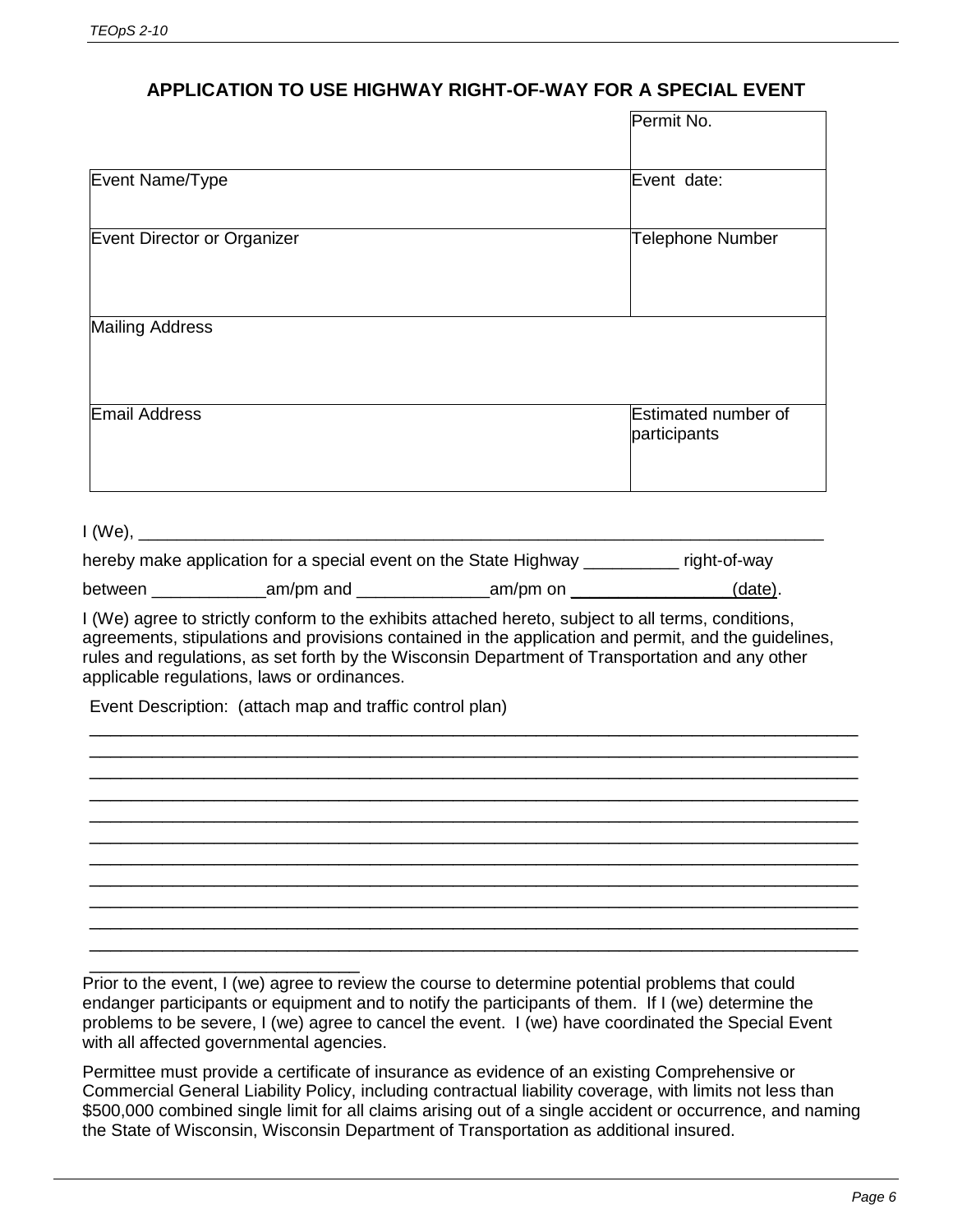PERMITTEE SHALL DEFEND, HOLD HARMLESS AND INDEMNIFY THE STATE OF WISCONSIN, DEPARTMENT OF TRANSPORTATION, AND IT'S OFFICERS, AGENTS, EMPLOYEES, AND MEMBERS FOR ALL SUITS OR ACTIONS THAT MAY RESULT FROM ANY ACTIVITY BY THE PERMITTEE, IT'S OFFICERS, SUBCONTRACTORS, AGENTS OR EMPLOYEES.

| Name (Please Print)                                             |                                                               |
|-----------------------------------------------------------------|---------------------------------------------------------------|
| Signature                                                       |                                                               |
| Date (minimum of 90 days prior to<br>event)                     |                                                               |
| <b>APPROVED</b><br><b>DENIED</b>                                | <b>Regional Traffic Engineer or designee</b><br>signature     |
|                                                                 | <b>DATE</b>                                                   |
| <b>APPROVED</b><br><b>DENIED</b>                                |                                                               |
|                                                                 | <b>Regional Maintenance Engineer or</b><br>designee signature |
|                                                                 | <b>DATE</b>                                                   |
| Copy of letter from municipality (if applicable)<br>Attachment- |                                                               |

### **2-10-3 Special Events (Advance Directional Signing) December 2011**

### **PURPOSE**

The purpose of this guideline is to establish criteria on the usage of advanced directional signs for significant traffic generator events that are open to the public and temporary in duration. Consistent and well-planned usage of special event signing allows for safe and efficient flow of traffic at significant traffic generator events. These temporary traffic generator events would be for a facility, activity, or special point of interest that attracts large numbers of people, a majority of whom are unfamiliar with the local area and/or access routes.

### **DEFINITIONS**

Freeways are defined as divided arterial highway facilities that have full controlled access, by means of grade separation at interchanges only.

Expressways are defined as divided arterial highway facilities that have partial control of access and generally with grade separations at major intersections.

Conventional Highways are defined as divided or undivided roadway facilities that have no control of access with grade separations at intersections. These highways *may* be two lane or multilane facilities.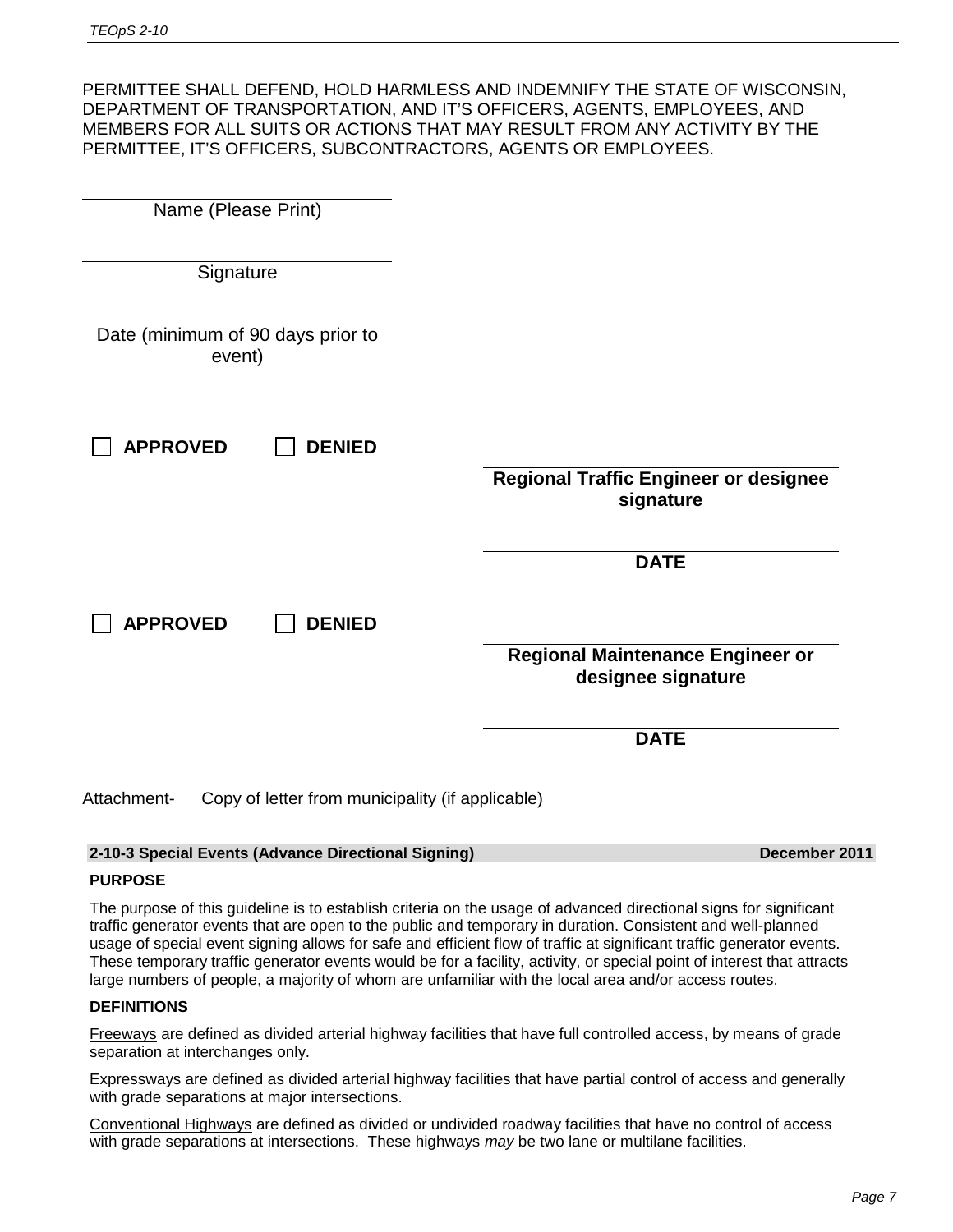## **POLICY**

### Qualifying Criteria

- 1. The event **shall** be open to the public. No commercial advertising is allowed on the signs. The inclusion of a brand name within the name of an event, such as "Brand X Racing Event," is permissible. The sign message *may* include the word "Event" or "Parking." Event names on signs *should* be as clear and concise as possible. Pictographs **shall not** be allowed on the signs, per interpretation of the MUTCD and guidance from FHWA.
- 2. For conventional highways, the minimum length of the event **shall** be one day and the maximum length of the event **shall** be two weeks.
- 3. For freeways and expressways, the minimum length of the event **shall** be three days and the maximum length of the event **shall** be two weeks.
- 4. The minimum special event attendance **shall** be 10,000 people per day. When the event involves more than one location, each signed location **shall** meet the minimum attendance of 10,000 per day.
- 5. The special event **shall** occur no more than once annually by the same sponsor in the same location.
- 6. When a facility has or qualifies for signing under the current policies for supplemental traffic generator signing [\(TEOpS](http://wisconsindot.gov/dtsdManuals/traffic-ops/manuals-and-standards/teops/02-15.pdf) 2-15-3), a special event sign cannot be installed for an event at that facility, unless a genuine traffic need can be demonstrated. For this situation, a changeable message sign **shall** be used to direct traffic appropriately if approved by the regional traffic section and Bureau of Traffic Operations Staff.
- 7. WisDOT is responsible for determining whether the event qualifies for special event signs, providing guidance on acceptable signs and placement, reviewing the permit application, and assuring conformance with the permit.

### Signing Limitations

- 1. Trailblazing signs **shall** be installed before any mainline signs are installed.
- 2. Signing from freeways, expressways, and conventional STHs is allowed. No conventional STH to conventional STH trailblazing will be allowed.
- 3. The maximum distance of the event from the highway or nearest exit **shall** be five miles.
- 4. For a specific event, signing on freeways or expressways from two locations (maximum of 8 signs) will be allowed. One advance sign such as NEXT RIGHT and one exit sign at the exit taper *should* be used.
- 5. The signing layout detail and installation locations **shall** be approved by the regional traffic section and Bureau of Traffic Operations.
- 6. Signs with red, orange, yellow, or fluorescent yellow-green background **shall not** be used. Sign base material **shall** consist of plywood or sheet aluminum. Flexible banners are not allowed. Posts **shall** be of an approved type for highway signs per WisDOT standards. Signs **shall** be manufactured by a fabricator who has been in the traffic signing business for a minimum of three years.
- 7. Letter size, font, and spacing **shall** meet MUTCD guidelines. Minimum of 8" letters on freeways/expressways and minimum of 6" letters on conventional highways **shall** be used.

### Implementation/Cost

- 1. Changeable message signs *may* be used, subject to WisDOT policy requirements for use of dynamic message signs. The Regional Traffic Section **shall** approve the message content, letter height, and sign location. Larger letter heights are needed on changeable message signs for readability.
- 2. The event organization or requesting group **shall** pay for all costs associated with the special event signing, including costs to obtain the permit, which *may* include WisDOT review costs; any costs to acquire, install, and remove the special event signs, including the changeable message signs; and any additional costs incurred by the department. The event organizer will be responsible for obtaining signs that conform to department standards and arranging to have those signs placed, operated, and removed consistent with the terms of the permit. All work on the highway right-of-way must be performed by a contractor or local government agency approved by WisDOT.
- 3. The requestor **shall** contact the county highway department or WisDOT-approved signing contractor for installation and removal of the signs.